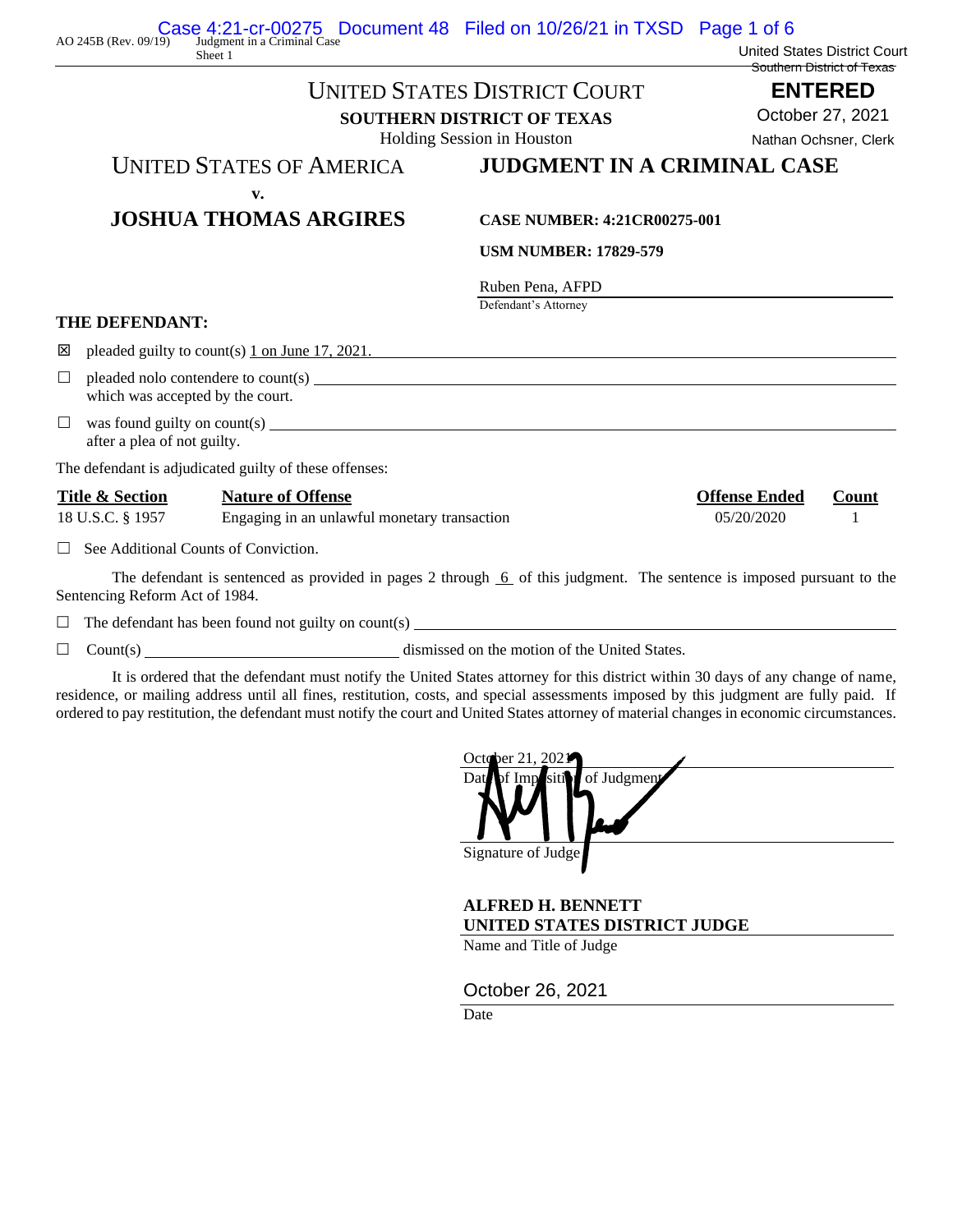AO 245B (Rev. 09/19) Case 4:21-cr-00275 Document 48 Filed on 10/26/21 in TXSD Page 2 of 6 Sheet 2 – Imprisonment

DEFENDANT: **JOSHUA THOMAS ARGIRES** CASE NUMBER: **4:21CR00275-001**

### **IMPRISONMENT**

The defendant is hereby committed to the custody of the Federal Bureau of Prisons to be imprisoned for a total term of: 8 months.

This term consists of EIGHT (8) MONTHS as to Count 1.

 $\Box$  See Additional Imprisonment Terms.

 $\Box$  The court makes the following recommendations to the Bureau of Prisons:

 $\Box$  The defendant is remanded to the custody of the United States Marshal.

 $\Box$  The defendant shall surrender to the United States Marshal for this district:

 $\Box$  at  $\Box$  on  $\Box$ 

 $\Box$  as notified by the United States Marshal.

The defendant shall surrender for service of sentence at the institution designated by the Bureau of Prisons:

after the Fall 2021 college semester.

 $\boxtimes$  as notified by the United States Marshal.

 $\Box$  as notified by the Probation or Pretrial Services Office.

### **RETURN**

I have executed this judgment as follows:

Defendant delivered on to to

at , with a certified copy of this judgment.

UNITED STATES MARSHAL

By

DEPUTY UNITED STATES MARSHAL

Judgment — Page  $\begin{array}{|c|c|c|c|c|} \hline 2 & \text{of} & \text{6} \ \hline \end{array}$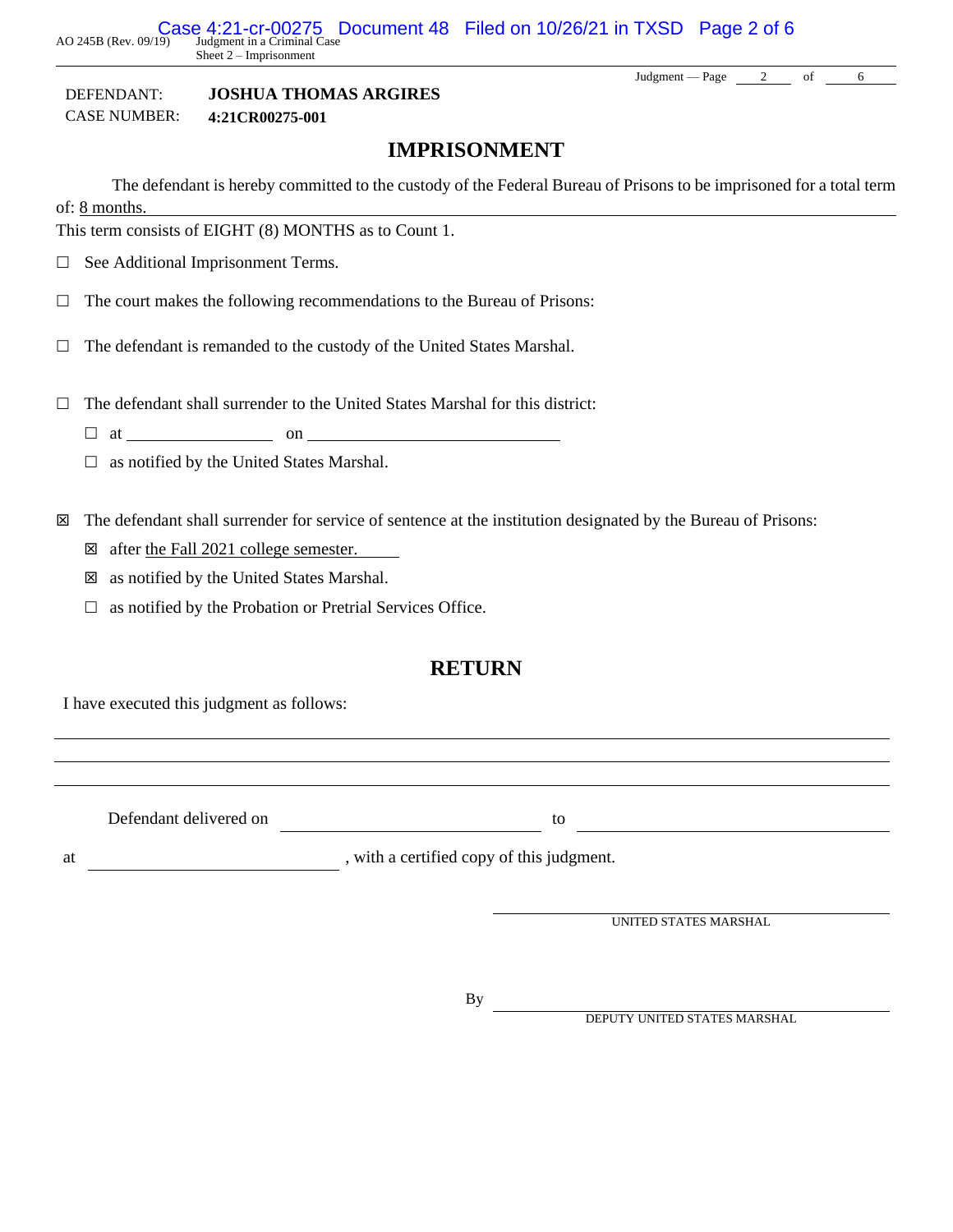AO 245B (Rev. 09/19) Judgment in a Criminal Case Case 4:21-cr-00275 Document 48 Filed on 10/26/21 in TXSD Page 3 of 6

Sheet 3 – Supervised Release

DEFENDANT: **JOSHUA THOMAS ARGIRES**

CASE NUMBER: **4:21CR00275-001**

### **SUPERVISED RELEASE**

Upon release from imprisonment, you will be on supervised release for a term of:  $1$  year. This term consists of ONE (1) YEAR as to Count 1.

# **MANDATORY CONDITIONS**

- 1. You must not commit another federal, state or local crime.
- 2. You must not unlawfully possess a controlled substance.
- 3. You must refrain from any unlawful use of a controlled substance. You must submit to one drug test within 15 days of release from imprisonment and at least two periodic drug tests thereafter, as determined by the court.
	- $\Box$  The above drug testing condition is suspended, based on the court's determination that you pose a low risk of future substance abuse. *(check if applicable)*
- 4. You must make restitution in accordance with 18 U.S.C. §§ 3663 and 3663A or any other statute authorizing a sentence of restitution. *(check if applicable)*
- 5.  $\boxtimes$  You must cooperate in the collection of DNA as directed by the probation officer. *(check if applicable)*
- 6.  $\Box$  You must comply with the requirements of the Sex Offender Registration and Notification Act (34 U.S.C. § 20901, et seq.) as directed by the probation officer, the Bureau of Prisons, or any state sex offender registration agency in the location where you reside, work, are a student, or were convicted of a qualifying offense. *(check if applicable)*
- 7. You must participate in an approved program for domestic violence. *(check if applicable)*

You must comply with the standard conditions that have been adopted by this court as well as with any other conditions on the attached page.

### **STANDARD CONDITIONS OF SUPERVISION**

#### See Special Conditions of Supervision.

As part of your supervised release, you must comply with the following standard conditions of supervision. These conditions are imposed because they establish the basic expectations for your behavior while on supervision and identify the minimum tools needed by probation officers to keep informed, report to the court about, and bring about improvements in your conduct and condition.

- 1. You must report to the probation office in the federal judicial district where you are authorized to reside within 72 hours of your release from imprisonment, unless the probation officer instructs you to report to a different probation office or within a different time frame.
- 2. After initially reporting to the probation office, you will receive instructions from the court or the probation officer about how and when you must report to the probation officer, and you must report to the probation officer as instructed.
- 3. You must not knowingly leave the federal judicial district where you are authorized to reside without first getting permission from the court or the probation officer.
- 4. You must answer truthfully the questions asked by your probation officer.
- 5. You must live at a place approved by the probation officer. If you plan to change where you live or anything about your living arrangements (such as the people you live with), you must notify the probation officer at least 10 days before the change. If notifying the probation officer in advance is not possible due to unanticipated circumstances, you must notify the probation officer within 72 hours of becoming aware of a change or expected change.
- 6. You must allow the probation officer to visit you at any time at your home or elsewhere, and you must permit the probation officer to take any items prohibited by the conditions of your supervision that he or she observes in plain view.
- 7. You must work full time (at least 30 hours per week) at a lawful type of employment, unless the probation officer excuses you from doing so. If you do not have full-time employment you must try to find full-time employment, unless the probation officer excuses you from doing so. If you plan to change where you work or anything about your work (such as your position or your job responsibilities), you must notify the probation officer at least 10 days before the change. If notifying the probation officer at least 10 days in advance is not possible due to unanticipated circumstances, you must notify the probation officer within 72 hours of becoming aware of a change or expected change.
- 8. You must not communicate or interact with someone you know is engaged in criminal activity. If you know someone has been convicted of a felony, you must not knowingly communicate or interact with that person without first getting the permission of the probation officer.
- 9. If you are arrested or questioned by a law enforcement officer, you must notify the probation officer within 72 hours.
- 10. You must not own, possess, or have access to a firearm, ammunition, destructive device, or dangerous weapon (i.e., anything that was designed, or was modified for, the specific purpose of causing bodily injury or death to another person such as nunchakus or tasers).
- 11. You must not act or make any agreement with a law enforcement agency to act as a confidential human source or informant without first getting the permission of the court.
- 12. If the probation officer determines that you pose a risk to another person (including an organization), the probation officer may require you to notify the person about the risk and you must comply with that instruction. The probation officer may contact the person and confirm that you have notified the person about the risk.
- 13. You must follow the instructions of the probation officer related to the conditions of supervision.
- 14. If restitution is ordered, the defendant must make restitution as ordered by the Judge and in accordance with the applicable provisions of 18 U.S.C. §§ 2248, 2259, 2264, 2327, 3663A and/or 3664. The defendant must also pay the assessment imposed in accordance with 18 U.S.C. § 3013.
- 15. The defendant must notify the U.S. Probation Office of any material change in the defendant's economic circumstances that might affect the defendant's ability to pay restitution, fines, or special assessments.

Judgment — Page 3 of 6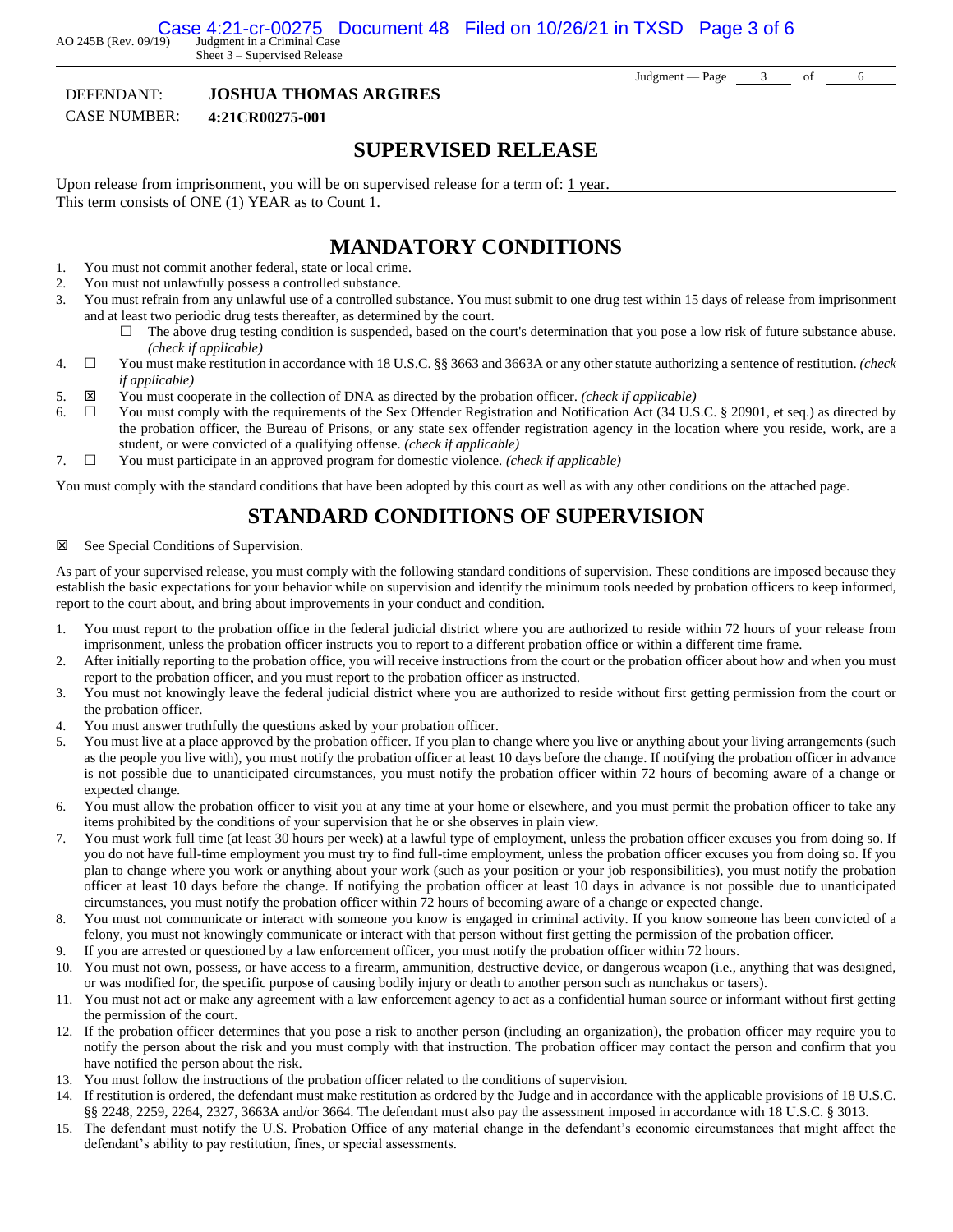Sheet 3D – Supervised Release

Judgment — Page  $\qquad 4$  of 6

### DEFENDANT: **JOSHUA THOMAS ARGIRES** CASE NUMBER: **4:21CR00275-001**

# **SPECIAL CONDITIONS OF SUPERVISION**

You must participate in a cognitive behavioral-treatment program and follow the rules and regulations of that program. The probation officer will supervise your participation in the program, including the provider, location, modality, duration, and intensity. These programs may include group sessions led by a counselor or participation in a program administered by the probation office. You must contribute to the cost of the program as determined by the probation officer.

You must complete 100 hours of community service within 12 months. The probation officer will supervise the participation in the program by approving the program (agency, location, frequency of participation, etc.). You must provide written verification of completed hours to the probation officer.

You must provide the probation officer with access to any requested financial information and authorize the release of any financial information. The probation office may share financial information with the U.S. Attorney's Office.

You must not incur new credit charges or open additional lines of credit without the approval of the probation officer.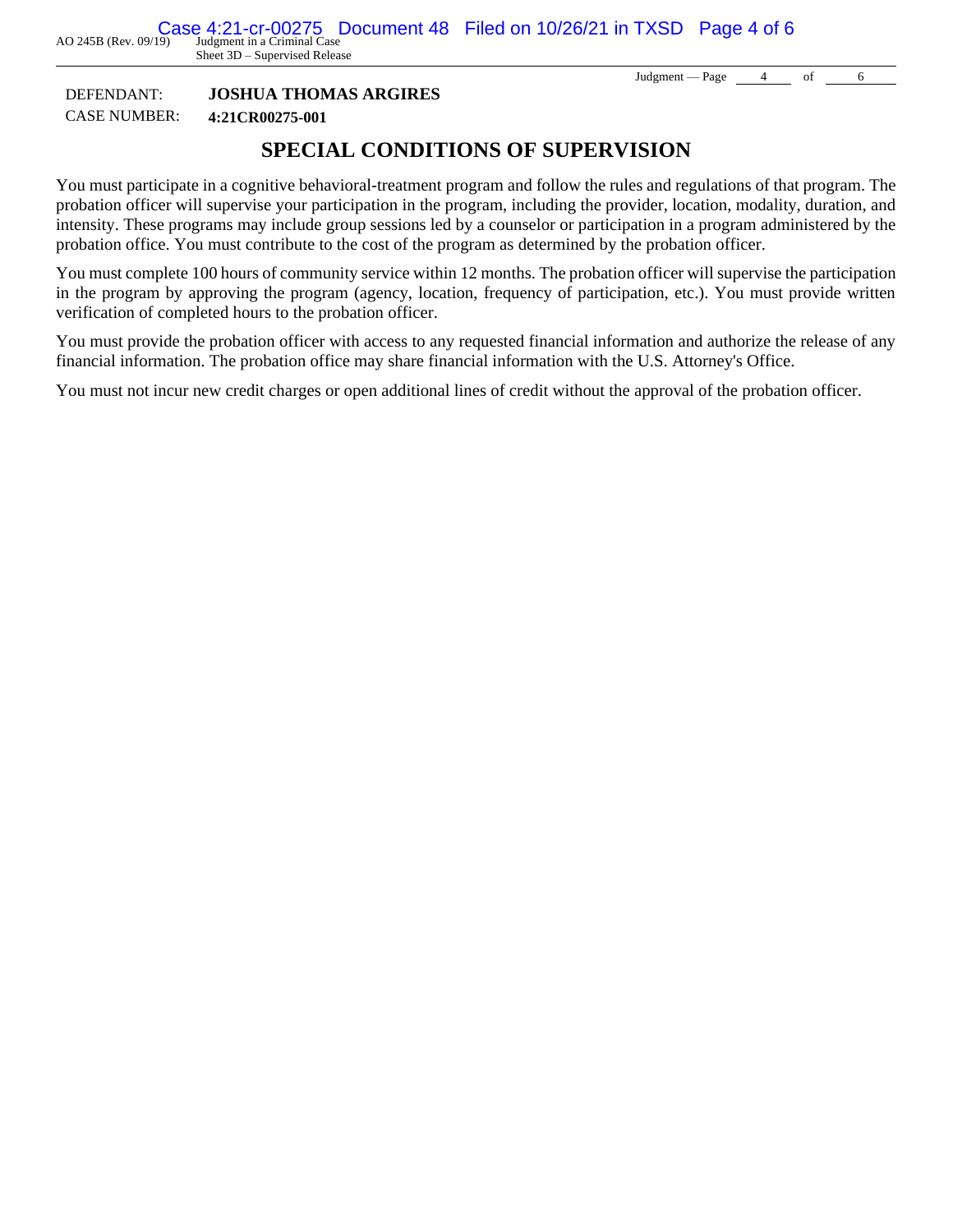AO 245B (Rev. 09/19) Judgment in a Criminal Case Case 4:21-cr-00275 Document 48 Filed on 10/26/21 in TXSD Page 5 of 6

Sheet 5 – Criminal Monetary Penalties

Judgment — Page 5 of 6

### DEFENDANT: **JOSHUA THOMAS ARGIRES**

CASE NUMBER: **4:21CR00275-001**

### **CRIMINAL MONETARY PENALTIES**

The defendant must pay the total criminal monetary penalties under the schedule of payments on Sheet 6.

|               | Assessment | <b>Restitution</b> | <b>Fine</b> | <b>AVAA Assessment</b> <sup>1</sup> | <b>JVTA</b> Assessment <sup>2</sup> |
|---------------|------------|--------------------|-------------|-------------------------------------|-------------------------------------|
| <b>TOTALS</b> | \$100.00   |                    |             |                                     |                                     |
|               |            |                    |             |                                     |                                     |

☐ See Additional Terms for Criminal Monetary Penalties.

 $\Box$  The determination of restitution is deferred until  $\Box$ . An *Amended Judgment in a Criminal Case (AO 245C)* will be entered after such determination.

 $\Box$  The defendant must make restitution (including community restitution) to the following payees in the amount listed below.

If the defendant makes a partial payment, each payee shall receive an approximately proportioned payment, unless specified otherwise in the priority order or percentage payment column below. However, pursuant to 18 U.S.C. § 3664(i), all nonfederal victims must be paid before the United States is paid.

| <b>Name of Payee</b>                                          | Total Loss <sup>3</sup> | <b>Restitution Ordered</b> | <b>Priority or Percentage</b> |
|---------------------------------------------------------------|-------------------------|----------------------------|-------------------------------|
|                                                               |                         |                            |                               |
| $\Box$<br>See Additional Restitution Payees.<br><b>TOTALS</b> |                         | S                          |                               |

 $\Box$  Restitution amount ordered pursuant to plea agreement \$

- $\Box$  The defendant must pay interest on restitution and a fine of more than \$2,500, unless the restitution or fine is paid in full before the fifteenth day after the date of the judgment, pursuant to 18 U.S.C. § 3612(f). All of the payment options on Sheet 6 may be subject to penalties for delinquency and default, pursuant to 18 U.S.C.  $\S$  3612(g).
- $\Box$  The court determined that the defendant does not have the ability to pay interest and it is ordered that:
	- $\Box$  the interest requirement is waived for the  $\Box$  fine  $\Box$  restitution.
	- $\Box$  the interest requirement for the  $\Box$  fine  $\Box$  restitution is modified as follows:
- $\Box$  Based on the Government's motion, the Court finds that reasonable efforts to collect the special assessment are not likely to be effective. Therefore, the assessment is hereby remitted.
- <sup>1</sup> Amy, Vicky, and Andy Child Pornography Victim Assistance Act of 2018, Pub. L. No. 115-299.
- 2 Justice for Victims of Trafficking Act of 2015, Pub. L. No. 114-22.
- <sup>3</sup> Findings for the total amount of losses are required under Chapters 109A, 110, 110A, and 113A of Title 18 for offenses committed on or after September 13, 1994, but before April 23, 1996.